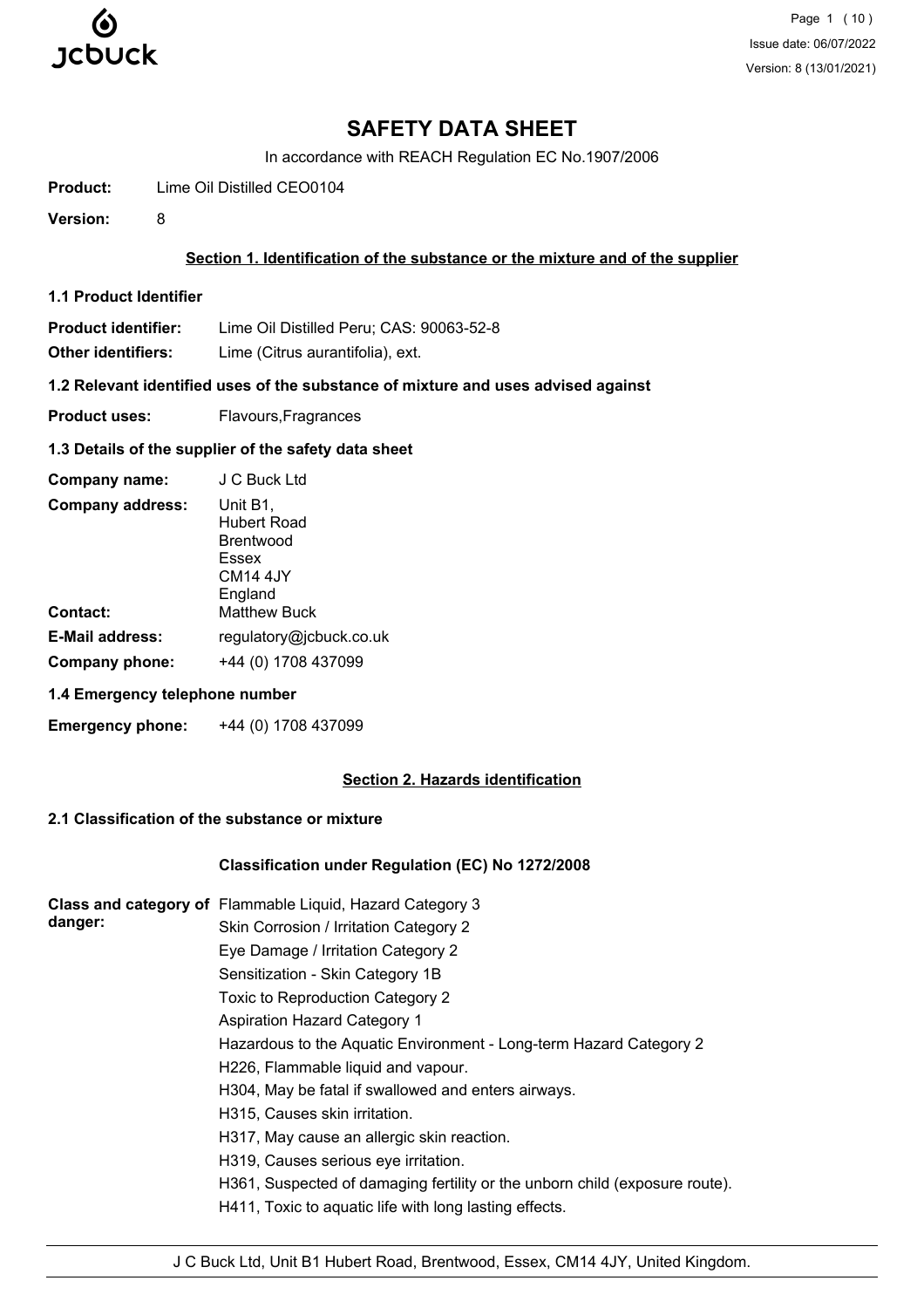

Page 2 (10) Issue date: 06/07/2022 Version: 8 (13/01/2021)

# **SAFETY DATA SHEET**

In accordance with REACH Regulation EC No.1907/2006

**Product:** Lime Oil Distilled CEO0104

- **Version:** 8
- **2.2 Label elements**

|                                     | Classification under Regulation (EC) No 1272/2008                                                                                                                                                                        |
|-------------------------------------|--------------------------------------------------------------------------------------------------------------------------------------------------------------------------------------------------------------------------|
| Signal word:                        | Danger                                                                                                                                                                                                                   |
| <b>Hazard statements:</b>           | H226, Flammable liquid and vapour.                                                                                                                                                                                       |
|                                     | H304, May be fatal if swallowed and enters airways.                                                                                                                                                                      |
|                                     | H315, Causes skin irritation.                                                                                                                                                                                            |
|                                     | H317, May cause an allergic skin reaction.                                                                                                                                                                               |
|                                     | H319, Causes serious eye irritation.                                                                                                                                                                                     |
|                                     | H361, Suspected of damaging fertility or the unborn child (exposure route).                                                                                                                                              |
|                                     | H411, Toxic to aquatic life with long lasting effects.                                                                                                                                                                   |
| <b>M</b> factor:                    | None                                                                                                                                                                                                                     |
| <b>Supplemental</b><br>Information: | None                                                                                                                                                                                                                     |
| <b>Precautionary</b>                | P210, Keep away from heat, sparks, open flames and hot surfaces. - No smoking.                                                                                                                                           |
| statements:                         | P233, Keep container tightly closed.                                                                                                                                                                                     |
|                                     | P240, Ground/bond container and receiving equipment.                                                                                                                                                                     |
|                                     | P241, Use explosion-proof electrical, ventilating and lighting equipment.                                                                                                                                                |
|                                     | P242, Use only non-sparking tools.                                                                                                                                                                                       |
|                                     | P243, Take precautionary measures against static discharge.                                                                                                                                                              |
|                                     | P261, Avoid breathing vapour or dust.                                                                                                                                                                                    |
|                                     | P264, Wash hands and other contacted skin thoroughly after handling.                                                                                                                                                     |
|                                     | P272, Contaminated work clothing should not be allowed out of the workplace.                                                                                                                                             |
|                                     | P273, Avoid release to the environment.                                                                                                                                                                                  |
|                                     | P280, Wear protective gloves/eye protection/face protection.                                                                                                                                                             |
|                                     | P301/310, IF SWALLOWED: Immediately call a POISON CENTER or doctor/physician.                                                                                                                                            |
|                                     | P303/361/353, IF ON SKIN (or hair): Remove/take off immediately all contaminated clothing.<br>Rinse skin with water/shower.<br>P305/351/338, IF IN EYES: Rinse cautiously with water for several minutes. Remove contact |
|                                     | lenses, if present and easy to do. Continue rinsing.<br>P308/313, IF exposed or concerned: Get medical advice/attention.                                                                                                 |
|                                     | P331, Do not induce vomiting.                                                                                                                                                                                            |
|                                     | P333/313, If skin irritation or rash occurs: Get medical advice/attention.                                                                                                                                               |
|                                     | P337/313, If eye irritation persists: Get medical advice/attention.                                                                                                                                                      |
|                                     | P362, Take off contaminated clothing and wash before reuse.                                                                                                                                                              |
|                                     | P370/378, In case of fire: Use carbon dioxide, dry chemical, foam for extinction.                                                                                                                                        |
|                                     | P391, Collect spillage.                                                                                                                                                                                                  |
|                                     | P403/235, Store in a well-ventilated place. Keep cool.                                                                                                                                                                   |
|                                     | P405, Store locked up.                                                                                                                                                                                                   |
|                                     | P501, Dispose of contents/container to approved disposal site, in accordance with local                                                                                                                                  |
|                                     |                                                                                                                                                                                                                          |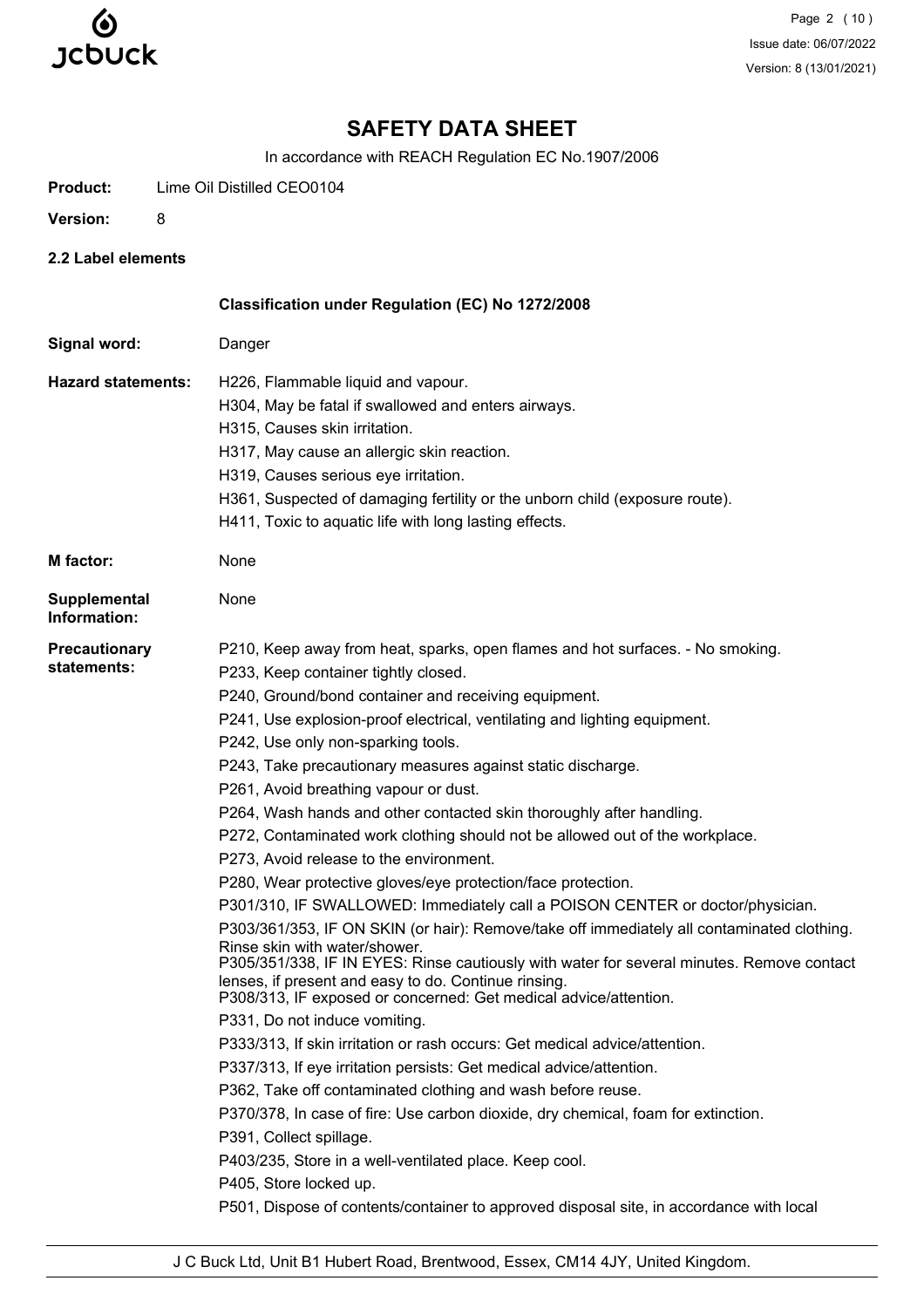

# **SAFETY DATA SHEET**

In accordance with REACH Regulation EC No.1907/2006



# **3.1 Substances**

**Product identifier:** Lime Oil Distilled Peru; CAS: 90063-52-8

#### **Contains:**

| <b>Name</b>        | <b>CAS</b> | <b>EC</b> | <b>REACH Registration</b><br>No. | <b>Max</b> | <b>Classification for</b><br>(CLP) 1272/2008                                                                                       |
|--------------------|------------|-----------|----------------------------------|------------|------------------------------------------------------------------------------------------------------------------------------------|
| ld-I imonene       | 5989-27-5  | 227-813-5 |                                  | 43.00%     | Flam. Lig. 3-Skin Irrit.<br>2-Skin Sens. 1B-Asp.<br>Tox 1-Aquatic Acute 1-<br>Aquatic Chronic 1;<br>H226-H304-H315-<br>H317-H410.- |
| p-Mentha-1,3-diene | 99-86-5    | 202-795-1 |                                  | 15.00%     | Flam. Liq. 3-Acute Tox.<br>4-Asp. Tox 1-Aquatic<br>Chronic 2:H226-H302-<br>H304-H411.-                                             |
| p-Mentha-1,4-diene | 99-85-4    | 202-794-6 |                                  | 14.00%     | Flam. Liq. 3-Repr. 2-<br>Asp. Tox 1;H226-H304-<br>H361.-                                                                           |
| Terpinolene        | 586-62-9   | 209-578-0 |                                  | 13.00%     | Skin Sens. 1B-Asp. Tox<br>1-Aquatic Acute 1-<br>Aquatic Chronic 1;<br>H304-H317-H410.-                                             |
| alpha-Terpineol    | 98-55-5    | 202-680-6 |                                  | 8.50%      | Skin Irrit. 2-Eye Irrit. 2;<br>H315-H319.-                                                                                         |
| Eucalyptol         | 470-82-6   | 207-431-5 |                                  | 3.50%      | Flam. Liq. 3-Skin Sens.<br>1B:H226-H317,-                                                                                          |
| 1.4-Cineole        | 470-67-7   | 207-428-9 |                                  | 3.50%      | Flam. Lig. 3; H226,-                                                                                                               |
| Ibeta-Pinene       | 127-91-3   | 204-872-5 |                                  | 3.00%      | Flam. Liq. 3-Skin Irrit.<br>2-Skin Sens. 1B-Asp.<br>Tox 1-Aquatic Acute 1-<br>Aquatic Chronic 1;<br>H226-H304-H315-<br>H317-H410.- |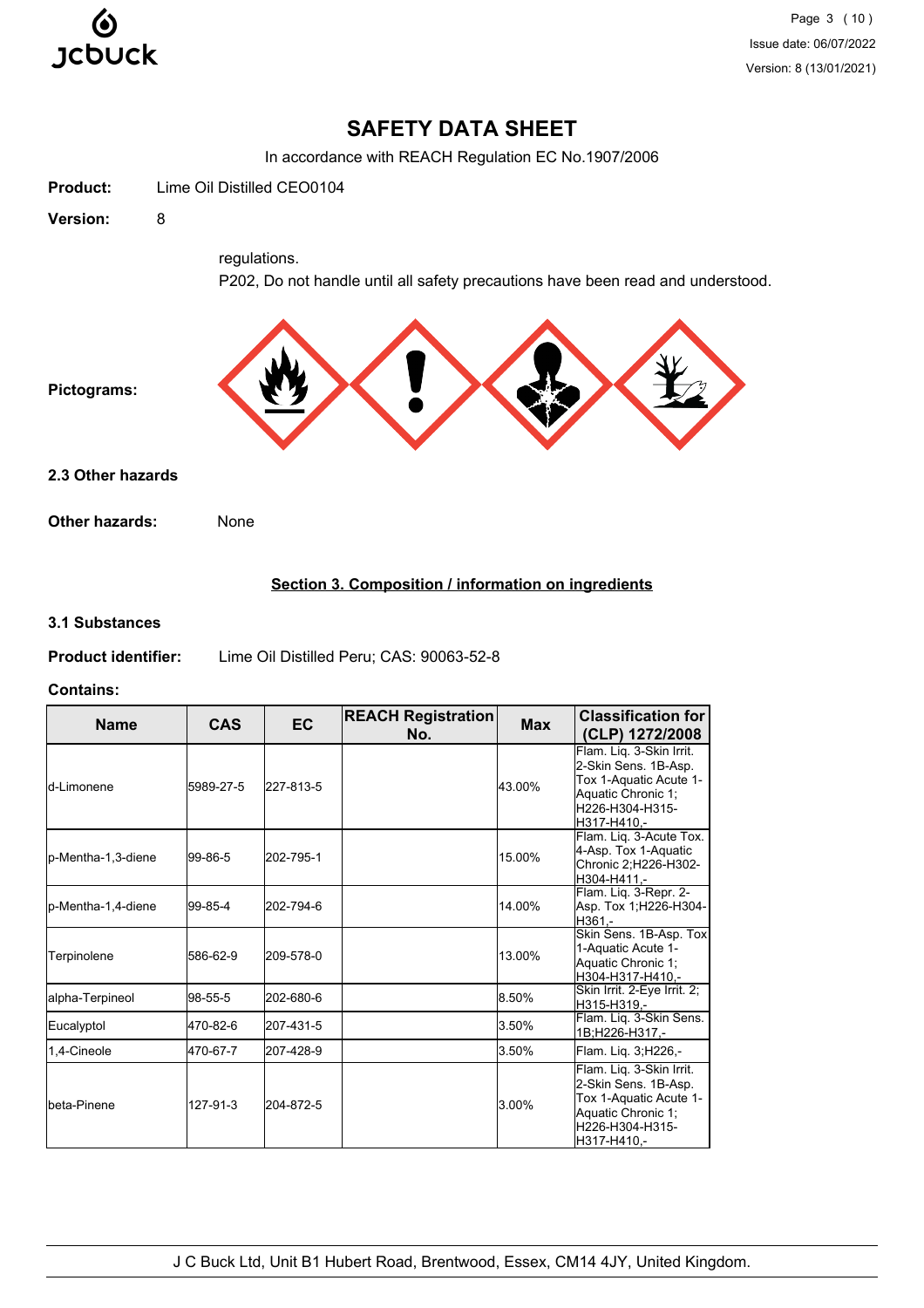

Page 4 (10) Issue date: 06/07/2022 Version: 8 (13/01/2021)

# **SAFETY DATA SHEET**

In accordance with REACH Regulation EC No.1907/2006

**Product:** Lime Oil Distilled CEO0104

#### **Version:** 8

| alpha-Pinene                 | 80-56-8   | 201-291-9 | 2.50% | Flam. Lig. 3-Acute Tox.<br>4-Skin Irrit, 2-Skin<br>Sens. 1B-Asp. Tox 1-<br>Aquatic Acute 1-<br>Aquatic Chronic 1;<br>H226-H302-H304-<br>H315-H317-H410.- |
|------------------------------|-----------|-----------|-------|----------------------------------------------------------------------------------------------------------------------------------------------------------|
| <b>I</b> I- beta -Bisabolene | 495-61-4  |           | 2.50% | Skin Irrit, 2-Skin Sens.<br>1B-Asp. Tox 1; H304-<br>H315-H317,-                                                                                          |
| Camphene                     | 79-92-5   | 201-234-8 | 1.50% | Flam. Sol. 2-Aquatic<br>Acute 1-Aquatic<br>Chronic 1;H320-H228-<br>H410,-                                                                                |
| beta-Caryophyllene           | 87-44-5   | 201-746-1 | 1.50% | Skin Sens. 1B-Asp. Tox<br>1-Aquatic Chronic 4:<br>H304-H317-H413,-                                                                                       |
| alpha-Phellandrene           | 99-83-2   | 202-792-5 | 1.50% | Flam. Lig. 3-Asp. Tox 1;<br>H226-H304.-                                                                                                                  |
| p-Cymene                     | 99-87-6   | 202-796-7 | 1.50% | Flam. Liq. 3-Repr. 2-<br>Asp. Tox 1-Aquatic<br>Chronic 2;H226-H304-<br>H361-H411.-                                                                       |
| Myrcene                      | 123-35-3  | 204-622-5 | 1.50% | Flam. Lig. 3-Skin Irrit.<br>2-Eye Irrit. 2-Asp. Tox<br>1-Aquatic Acute 1-<br>Aquatic Chronic 2;<br>H226-H304-H315-<br>H319-H400-H411.-                   |
| <b>IDecanal</b>              | 112-31-2  | 203-957-4 | 1.00% | Eye Irrit. 2-Aquatic<br>Chronic 3;H319-H412,-                                                                                                            |
| Citral                       | 5392-40-5 | 226-394-6 | 0.20% | Skin Irrit. 2-Eye Irrit. 2-<br>Skin Sens. 1, H315-<br>H317-H319.-                                                                                        |

## **Section 4. First-aid measures**

#### **4.1 Description of first aid measures**

**Inhalation:** Remove from exposure site to fresh air, keep at rest, and obtain medical attention. **Eye exposure:** IF IN EYES: Rinse cautiously with water for several minutes. Remove contact lenses, if present and easy to do. Continue rinsing. **Skin exposure:** IF ON SKIN (or hair): Remove/take off immediately all contaminated clothing. Rinse skin with water/shower. **Ingestion:** IF SWALLOWED: Immediately call a POISON CENTER or doctor/physician.

## **4.2 Most important symptoms and effects, both acute and delayed**

May be fatal if swallowed and enters airways.

Causes skin irritation.

May cause an allergic skin reaction.

Causes serious eye irritation.

Suspected of damaging fertility or the unborn child (exposure route).

#### **4.3 Indication of any immediate medical attention and special treatment needed**

None expected, see Section 4.1 for further information.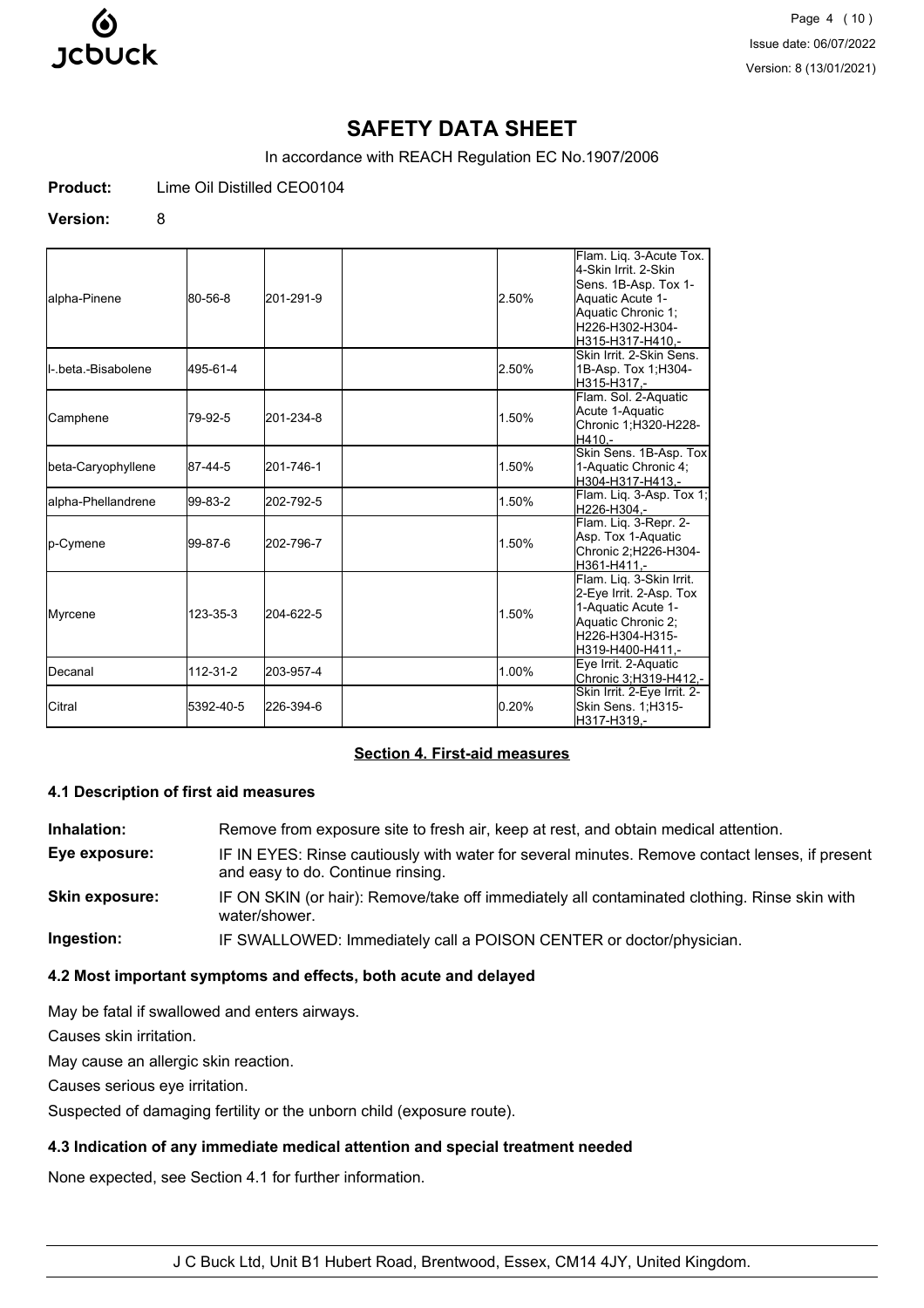

Page 5 (10) Issue date: 06/07/2022 Version: 8 (13/01/2021)

# **SAFETY DATA SHEET**

In accordance with REACH Regulation EC No.1907/2006

**Product:** Lime Oil Distilled CEO0104

**Version:** 8

## **Section 5: Firefighting measures**

#### **5.1 Extinguishing media**

Suitable media: Carbon dioxide, Dry chemical, Foam.

#### **5.2 Special hazards arising from the substance or mixture**

In case of fire, may be liberated: Carbon monoxide, Unidentified organic compounds.

#### **5.3 Advice for fire fighters:**

In case of insufficient ventilation, wear suitable respiratory equipment.

#### **Section 6. Accidental release measures**

#### **6.1 Personal precautions, protective equipment and emergency procedures:**

Avoid inhalation. Avoid contact with skin and eyes. See protective measures under Section 7 and 8.

#### **6.2 Environmental precautions:**

Keep away from drains, surface and ground water, and soil.

## **6.3 Methods and material for containment and cleaning up:**

Remove ignition sources. Provide adequate ventilation. Avoid excessive inhalation of vapours. Contain spillage immediately by use of sand or inert powder. Dispose of according to local regulations.

# **6.4 Reference to other sections:**

Also refer to sections 8 and 13.

## **Section 7. Handling and storage**

## **7.1 Precautions for safe handling:**

Keep away from heat, sparks, open flames and hot surfaces. - No smoking.

# **7.2 Conditions for safe storage, including any incompatibilities:**

Ground/bond container and receiving equipment. Use only non-sparking tools. Take precautionary measures against static discharge.

# **7.3 Specific end use(s):**

Flavours,Fragrances: Use in accordance with good manufacturing and industrial hygiene practices.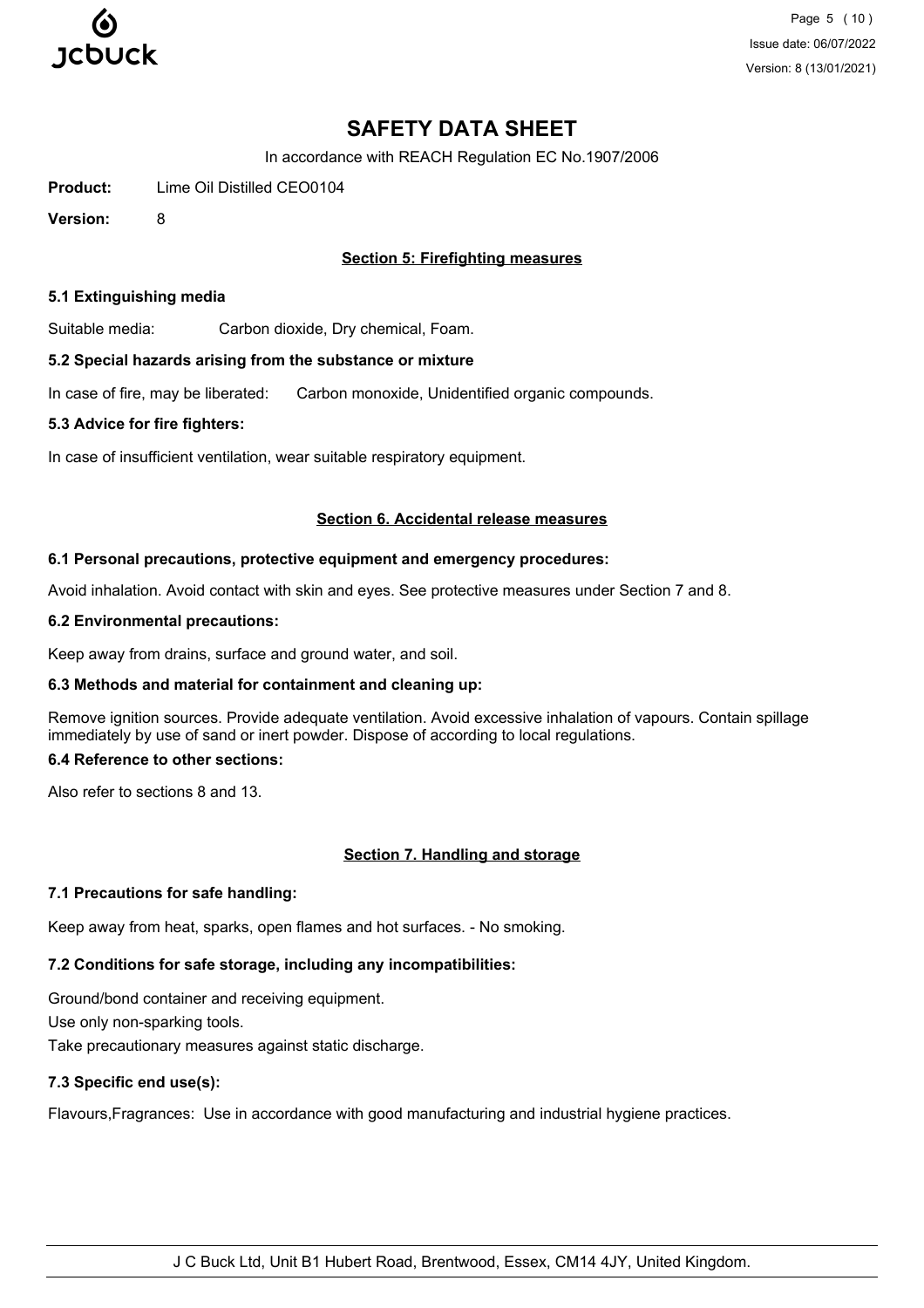

Page 6 (10) Issue date: 06/07/2022 Version: 8 (13/01/2021)

# **SAFETY DATA SHEET**

In accordance with REACH Regulation EC No.1907/2006

**Product:** Lime Oil Distilled CEO0104

**Version:** 8

## **Section 8. Exposure controls/personal protection**

#### **8.1 Control parameters**

Workplace exposure limits: Not Applicable

## **8.2 Exposure Controls**

#### **Eye / Skin Protection**

Wear protective gloves/eye protection/face protection

#### **Respiratory Protection**

Under normal conditions of use and where adequate ventilation is available to prevent build up of excessive vapour, this material should not require special engineering controls. However, in conditions of high or prolonged use, or high temperature or other conditions which increase exposure, the following engineering controls can be used to minimise exposure to personnel: a) Increase ventilation of the area with local exhaust ventilation. b) Personnel can use an approved, appropriately fitted respirator with organic vapour cartridge or canisters and particulate filters. c) Use closed systems for transferring and processing this material.

Also refer to Sections 2 and 7.

#### **Section 9. Physical and chemical properties**

## **9.1 Information on basic physical and chemical properties**

| Appearance:                                   | Water white to pale straw liquid             |
|-----------------------------------------------|----------------------------------------------|
| Odour:                                        | Fresh citrus pine                            |
| <b>Odour threshold:</b>                       | Not determined                               |
| pH:                                           | Not determined                               |
| Melting point / freezing point:               | Not determined                               |
| Initial boiling point / range:                | Not determined                               |
| <b>Flash point:</b>                           | 40 $^{\circ}$ C                              |
| <b>Evaporation rate:</b>                      | Not determined                               |
| Flammability (solid, gas):                    | Not determined                               |
| Upper/lower flammability or explosive limits: | Product does not present an explosion hazard |
| Vapour pressure:                              | Not determined                               |
| Vapour density:                               | Not determined                               |
| <b>Relative density:</b>                      | < 1.0000                                     |
| Solubility(ies):                              | Insoluble in water.                          |
| Partition coefficient: n-octanol/water:       | Not determined                               |
| Auto-ignition temperature:                    | Not determined                               |
| <b>Decomposition temperature:</b>             | Not determined                               |
| <b>Viscosity:</b>                             | Not determined                               |
| <b>Explosive properties:</b>                  | Not expected                                 |
| <b>Oxidising properties:</b>                  | Not expected                                 |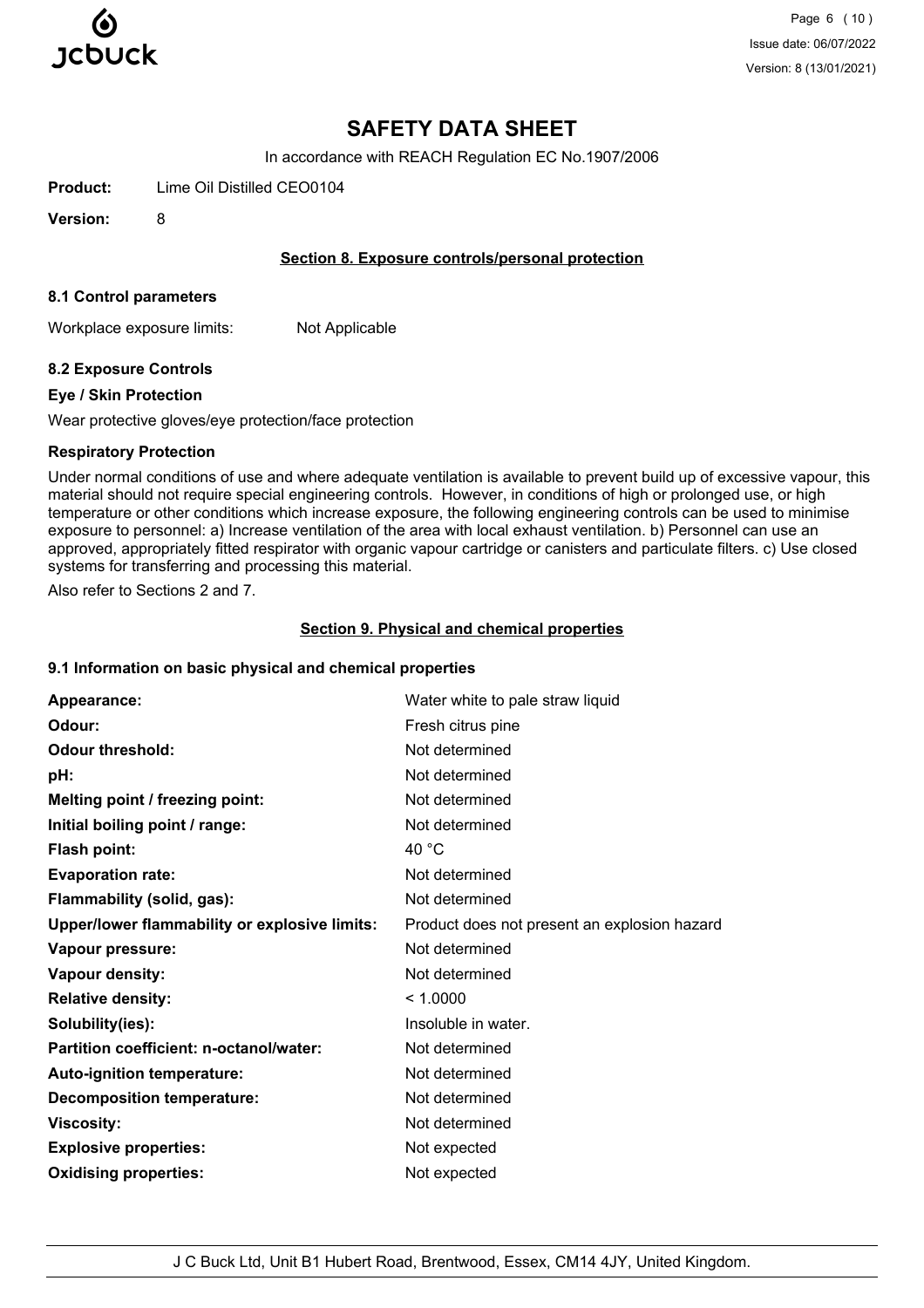

Page 7 (10) Issue date: 06/07/2022 Version: 8 (13/01/2021)

# **SAFETY DATA SHEET**

In accordance with REACH Regulation EC No.1907/2006

**Product:** Lime Oil Distilled CEO0104

**Version:** 8

**9.2 Other information:** None available

# **Section 10. Stability and reactivity**

#### **10.1 Reactivity:**

Presents no significant reactivity hazard, by itself or in contact with water.

#### **10.2 Chemical stability:**

Good stability under normal storage conditions.

# **10.3 Possibility of hazardous reactions:**

Not expected under normal conditions of use.

#### **10.4 Conditions to avoid:**

Avoid extreme heat.

## **10.5 Incompatible materials:**

Avoid contact with strong acids, alkalis or oxidising agents.

#### **10.6 Hazardous decomposition products:**

Not expected.

## **Section 11. Toxicological information**

#### **11.1 Information on toxicological effects**

| <b>Acute Toxicity:</b>                    | Based on available data the classification criteria are not met. |
|-------------------------------------------|------------------------------------------------------------------|
| <b>Acute Toxicity Oral</b>                | 3870                                                             |
| <b>Acute Toxicity Dermal</b>              | Not Applicable                                                   |
| <b>Acute Toxicity Inhalation</b>          | Not Available                                                    |
| <b>Skin corrosion/irritation:</b>         | Skin Corrosion / Irritation Category 2                           |
| Serious eye damage/irritation:            | Eye Damage / Irritation Category 2                               |
| <b>Respiratory or skin sensitisation:</b> | Sensitization - Skin Category 1B                                 |
| Germ cell mutagenicity:                   | Based on available data the classification criteria are not met. |
| <b>Carcinogenicity:</b>                   | Based on available data the classification criteria are not met. |
| <b>Reproductive toxicity:</b>             | Toxic to Reproduction Category 2                                 |
| <b>STOT-single exposure:</b>              | Based on available data the classification criteria are not met. |
| <b>STOT-repeated exposure:</b>            | Based on available data the classification criteria are not met. |
| <b>Aspiration hazard:</b>                 | <b>Aspiration Hazard Category 1</b>                              |

#### **Information about hazardous ingredients in the mixture**

| <b>Component</b>    | <b>CAS</b>      | EC                | LD50/ATE Oral | LD50/ATE<br><b>Dermal</b> | LC50/ATE<br><b>Inhalation</b> | <b>LC50</b><br>Route     |
|---------------------|-----------------|-------------------|---------------|---------------------------|-------------------------------|--------------------------|
| Jalpha-Pinene       | $ 80 - 56 - 8 $ | $ 201 - 291 - 9 $ | 1500          | Not available             | Not available                 | <b>Not</b><br>lavailable |
| lp-Mentha-1,3-diene | $ 99-86-5 $     | $ 202 - 795 - 1 $ | 1680          | Not available             | Not available                 | <b>Not</b><br>lavailable |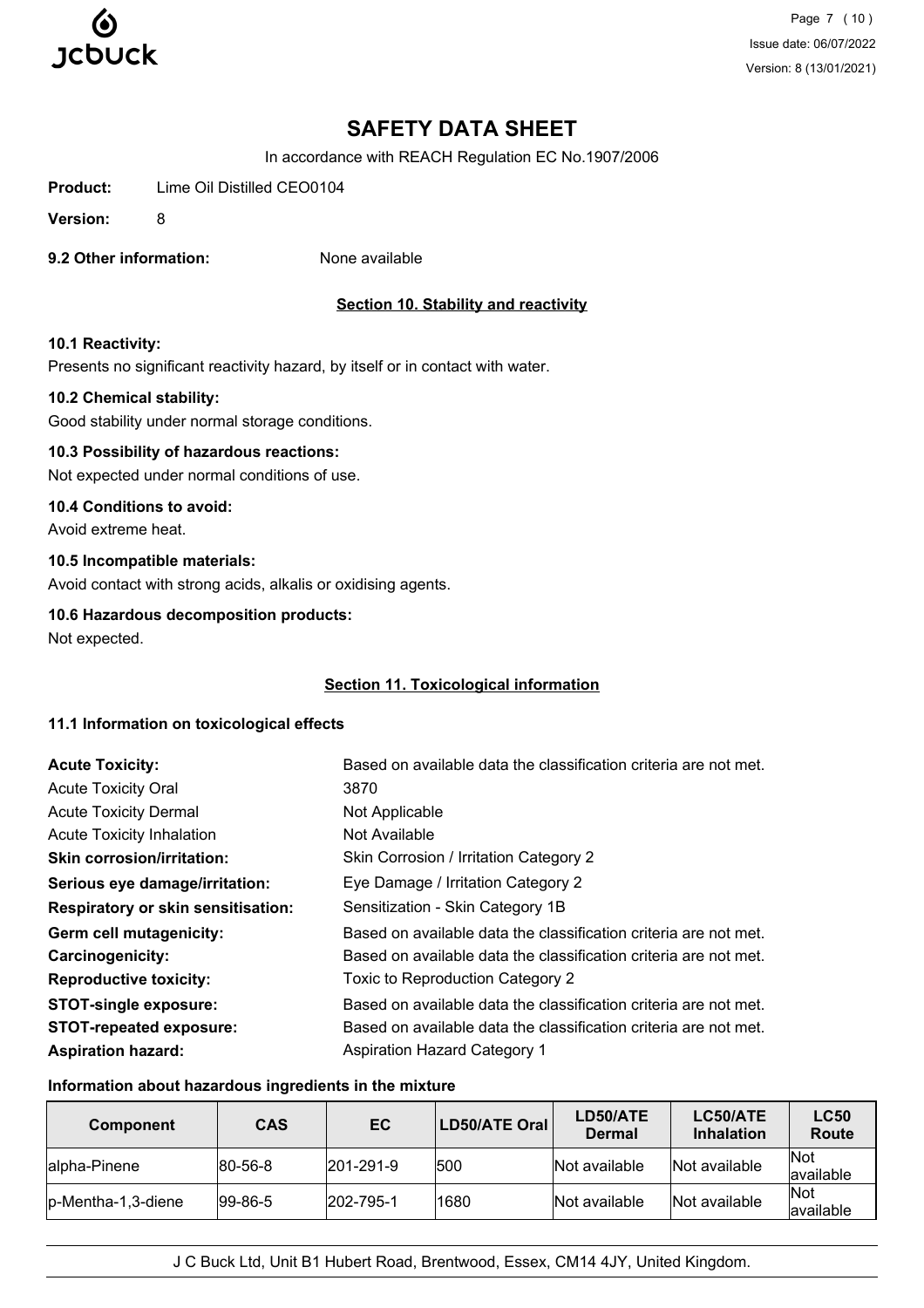

Page 8 (10) Issue date: 06/07/2022 Version: 8 (13/01/2021)

# **SAFETY DATA SHEET**

In accordance with REACH Regulation EC No.1907/2006

**Product:** Lime Oil Distilled CEO0104

**Version:** 8

Refer to Sections 2 and 3 for additional information.

# **Section 12. Ecological information**

#### **12.1 Toxicity:**

Toxic to aquatic life with long lasting effects.

- **12.2 Persistence and degradability:** Not available
- **12.3 Bioaccumulative potential:** Not available
- **12.4 Mobility in soil:** Not available

**12.5 Results of PBT and vPvB assessment:**

This substance does not meet the PBT/vPvB criteria of REACH, annex XIII.

**12.6 Other adverse effects:** Not available

#### **Section 13. Disposal considerations**

#### **13.1 Waste treatment methods:**

Dispose of in accordance with local regulations. Avoid disposing into drainage systems and into the environment. Empty containers should be taken to an approved waste handling site for recycling or disposal.

|                                       | <b>14.1 UN</b><br>number: | 14.2 UN Proper Shipping Name:                                | 14.3<br><b>Transport</b><br>hazard<br>class(es): | <b>Sub Risk:</b> | 14.4 Packing<br>Group: |
|---------------------------------------|---------------------------|--------------------------------------------------------------|--------------------------------------------------|------------------|------------------------|
| <b>UN Model</b><br><b>Regulations</b> | UN1169                    | EXTRACTS, AROMATIC, LIQUID                                   | 3                                                |                  | $\mathbf{III}$         |
| <b>IMDG</b>                           | UN1169                    | EXTRACTS, AROMATIC, LIQUID (d-<br>Limonene) MARINE POLLUTANT | 3                                                |                  | $\mathbf{III}$         |
| ADR, RID, ADN                         | UN1169                    | EXTRACTS, AROMATIC, LIQUID                                   | 3                                                |                  | Ш                      |
| <b>ICAO TI</b>                        | UN1169                    | EXTRACTS, AROMATIC, LIQUID                                   | 3                                                |                  | $\mathbf{III}$         |

## **Section 14. Transport information**

**14.5 Environmental hazards:** This is classified as an environmentally hazardous substance under the UN Model Regulations. This is classified as a Marine Pollutant under the IMDG Code.

**14.6 Special precautions for user:** None additional

**14.7 Transport in bulk according to Annex II of MARPOL73/78 and the IBC Code:** Not applicable

# **Section 15. Regulatory information**

**15.1 Safety, health and environmental regulations/legislation specific for the substance or mixture** None additional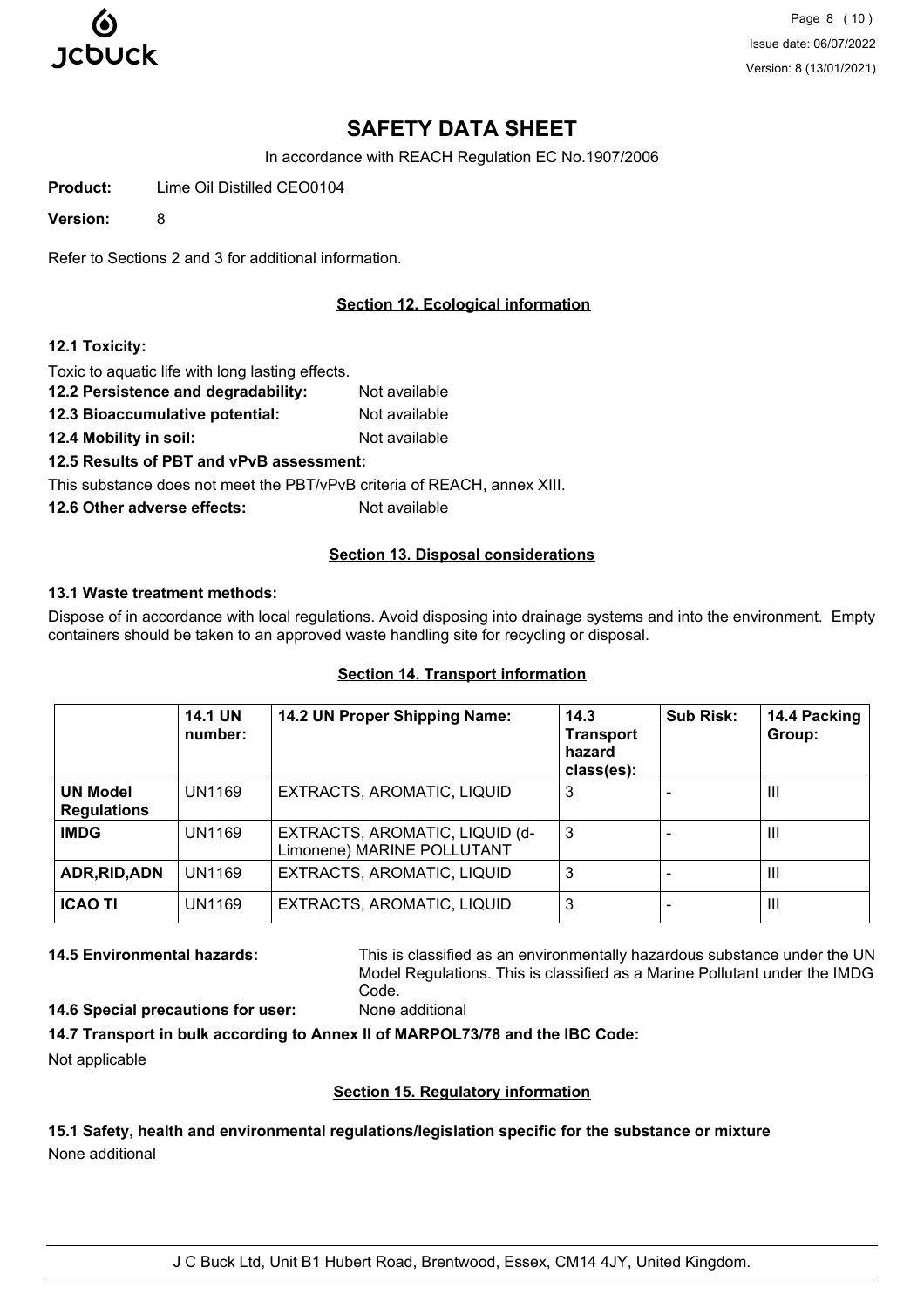

Page 9 (10) Issue date: 06/07/2022 Version: 8 (13/01/2021)

# **SAFETY DATA SHEET**

In accordance with REACH Regulation EC No.1907/2006

**Product:** Lime Oil Distilled CEO0104

**Version:** 8

# **15.2 Chemical Safety Assessment**

A Chemical Safety Assessment has not been carried out for this product.

# **Section 16. Other information**

| <b>Concentration % Limits:</b>  | EDI 2A=80.00% EH C2=3.86% EH C3=0.38574294% EH C4=29.94% SCL<br>2=16.39% EDI 2=90.91% SS 1=2.33% REP 2=21.43% AH 1=9.95% |
|---------------------------------|--------------------------------------------------------------------------------------------------------------------------|
| <b>Total Fractional Values:</b> | EDI 2A=1.25 EH C2=25.92 EH C3=259.24 EH C4=3.34 SCI 2=6.10 EDI<br>2=1.10 SS 1=43.00 REP 2=4.67 AH 1=10.05                |

#### **Key to revisions:**

14.2. UN proper shipping name

#### **Key to abbreviations:**

| <b>Abbreviation</b> | <b>Meaning</b>                                                            |
|---------------------|---------------------------------------------------------------------------|
| Acute Tox, 4        | Acute Toxicity - Oral Category 4                                          |
| Aquatic Acute 1     | Hazardous to the Aquatic Environment - Acute Hazard Category 1            |
| Aquatic Chronic 1   | Hazardous to the Aquatic Environment - Long-term Hazard Category 1        |
| Aquatic Chronic 2   | Hazardous to the Aquatic Environment - Long-term Hazard Category 2        |
| Aquatic Chronic 3   | Hazardous to the Aquatic Environment - Long-term Hazard Category 3        |
| Aquatic Chronic 4   | Hazardous to the Aquatic Environment - Long-term Hazard Category 4        |
| Asp. Tox 1          | <b>Aspiration Hazard Category 1</b>                                       |
| Eye Irrit. 2        | Eye Damage / Irritation Category 2                                        |
| Flam. Lig. 3        | Flammable Liquid, Hazard Category 3                                       |
| Flam. Sol. 2        | Flammable Solid, Hazard Category 2                                        |
| H226                | Flammable liquid and vapour.                                              |
| H <sub>228</sub>    | Flammable solid.                                                          |
| H302                | Harmful if swallowed.                                                     |
| H304                | May be fatal if swallowed and enters airways.                             |
| H315                | Causes skin irritation.                                                   |
| H317                | May cause an allergic skin reaction.                                      |
| H319                | Causes serious eye irritation.                                            |
| H320                | Causes eye irritation.                                                    |
| H361                | Suspected of damaging fertility or the unborn child (exposure route).     |
| H400                | Very toxic to aquatic life.                                               |
| H410                | Very toxic to aquatic life with long lasting effects.                     |
| H411                | Toxic to aquatic life with long lasting effects.                          |
| H412                | Harmful to aquatic life with long lasting effects.                        |
| H413                | May cause long lasting harmful effects to aquatic life.                   |
| P202                | Do not handle until all safety precautions have been read and understood. |
| P210                | Keep away from heat, sparks, open flames and hot surfaces. - No smoking.  |
| P233                | Keep container tightly closed.                                            |
| P240                | Ground/bond container and receiving equipment.                            |